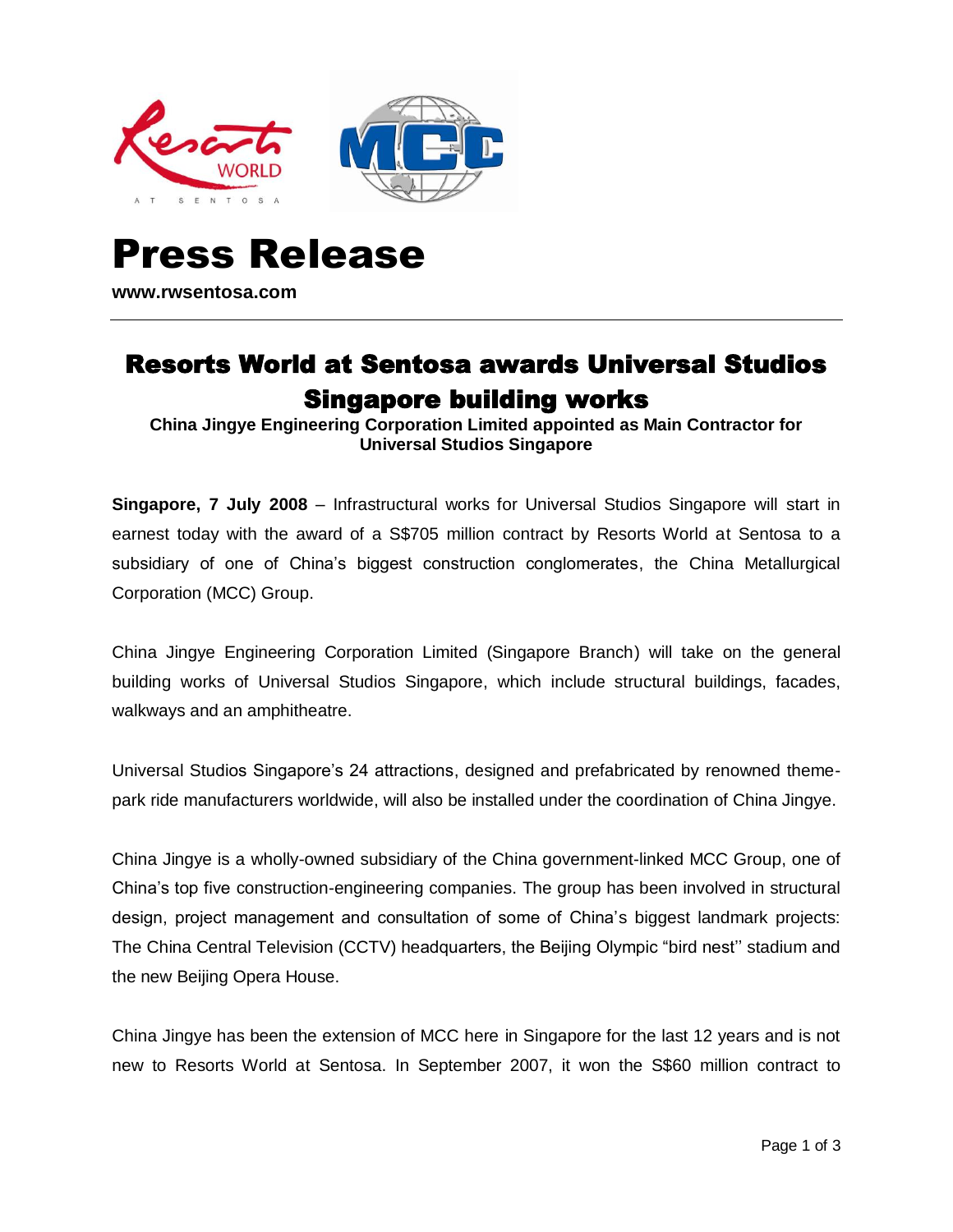supply, fabricate and deliver 23,000 tonnes of structural steel to the S\$6 billion resort development.

Mr Michael Chin, RWS's Executive Vice President of Projects said: "China construction companies have demonstrated their capabilities with the collection of stunning projects that have been rising up in China over the past few years. China Jingye and MCC have the experience, a track record for quality and a reputation for completing projects on time. We are pleased to have them as a partner for Universal Studios Singapore.''

Mr Xu Xiangchun, Vice President of MCC, said: "We are grateful for this excellent opportunity to work on a project of this scale and one that is so highly anticipated by many visitors all around the world. This award will indeed establish MCC's position even beyond Southeast Asia, as a leading construction conglomerate with the best quality assurance."

When it opens in early 2010, Universal Studios Singapore will feature 24 rides and attractions, of which 18 are specially designed exclusively for Singapore. Visitors can look forward to brand new rides, such as *Journey to Madagascar* and the world's tallest dueling rollers, and hot favourites such as *Shrek 4-D* and *Revenge of the Mummy* .

Resorts World at Sentosa, Asia's leading family destination, is on track for a soft opening in early 2010. It has awarded total building contracts of S\$2.7 billion to date.

- ends –

### **About Resorts World at Sentosa**

Slated to be one of the world's most exciting family destinations, Resorts World at Sentosa is a collection of resorts and attractions with a plethora of fun-filled offerings for the entire family.

Taking pride of place on Singapore's resort island of Sentosa and spanning 49 hectares, this S\$6 billion mega-resort will be home to Southeast Asia's first and only Universal Studios theme park, the world's largest oceanarium and the region's first integrated destination spa.

The resort also boasts some 1,800 rooms, spread across its six hotels of varying themes, with full conference and meeting amenities. Topping the list are Maxims Residences, Hotel Michael and Singapore's very own Hard Rock Hotel. Beyond resorts and attractions, world-class entertainment such as the Crane Dance – a spectacular multimedia moving art with cleverly choreographed animatronic cranes, set out at the waterfront – will also be presented to the public.

A 1,700-seat theatre will feature a magical dreamlike extravaganza with water, light and visual effects, alongside retail and dining options at the FestiveWalk with roving acts and street performances at the Bull Ring.